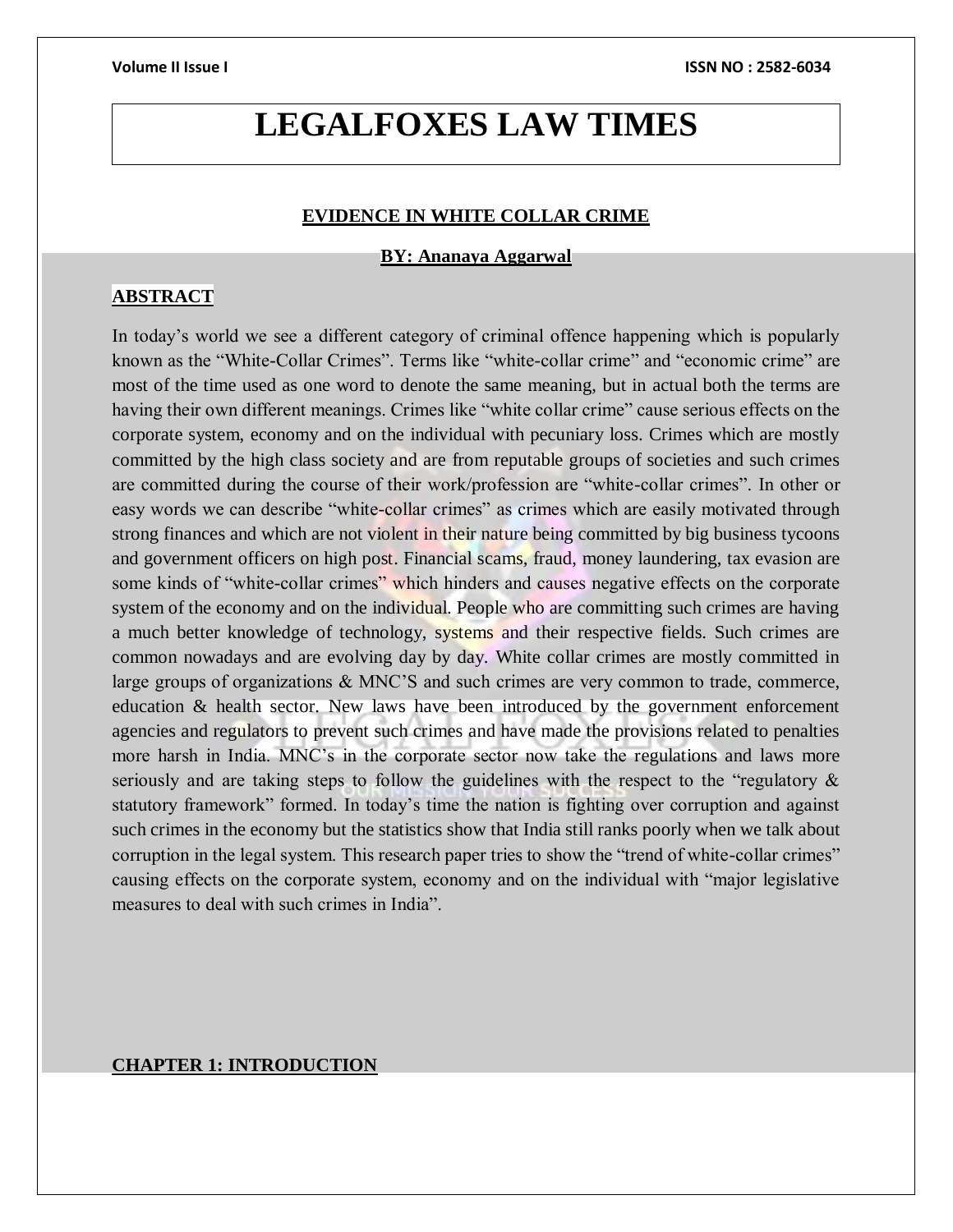"Crime committed by the persons of respectability and high social status in the course of their occupation is known as White-Collar Crimes – **Edwin H Sutherland**."<sup>1</sup>

Almost a century ago Dadabhai Naoroji was asked why India was poor and backward and notwithstanding with its immense natural human resource. He tried to search the answer after devoting his valuable time, energy and restless efforts to look into government publications and other materials both in India and Britain. He found that India was poor not because its people were lazy but owing to the fact that a part of what they were producing was being drained away by the foreign rulers through an intricate mechanism and was thus not available either for consumption or capital accumulation in India. Thus a crime of robbery was being regularly committed by foreign rulers against the people of India protected under the roof of law. In today's scenario it has taken a wider role in every area of business such as Commonwealth Games Federation, Cricket, Coalgate and Vyapam Fraud. If we talk about the reasons for such crimes in the economy is that the greed of the people are never-ending and they just want to make more money by going against their professional standard of ethics and moreover they are not afraid to commit such crimes due to loopholes present in the current legal system by which they get protected and are not punished easily for their work. "White-collar crime" includes "misinterpretation in advertising", "violation of Labour laws", "violation of copyright and patent laws and financial manipulation." However it will be wrong to say that all the crimes committed by the big business tycoons or government officers at senior level post are "white-collar crimes". Crime which basically relates to their job or occupation and is occurred during their "professional time" is attributed as a "white-collar crime". But on the contrary for example, if a rich and a powerful businessman criminally assaults or misbehaves with his personal assistant or any staff present during the office hours would be committing a crime but not a crime which would be termed as "white-collar crime", thus Sutherland had also differentiated between the "occupational crimes" and "white-collar crimes".<sup>2</sup>

# **CHAPTER 2: SEGMENTS OF WHITE COLLAR CRIME**

There are several segments of "white-collar crimes" which makes them different from other crimes.

• Should have violated any legal code.

 $\overline{a}$ 

- Should have taken place directly or indirectly with respect to their professional time.
- Should take place against the society or economy at large and not against a specific person or a corporate firm.

<sup>1</sup> Prakash, *White Collar Crimes: Detail Study,* Legal Services India[, http://www.legalserviceindia.com/legal/article-](http://www.legalserviceindia.com/legal/article-530-white-collar-crime-detail-study.html)[530-white-collar-crime-detail-study.html](http://www.legalserviceindia.com/legal/article-530-white-collar-crime-detail-study.html)

<sup>2</sup> Rohit Bura, *633 Word Essays on Occupational Crime,* Preserve Articles, <https://www.preservearticles.com/essay/633-words-essay-on-the-occupational-white-collar-crime/28887>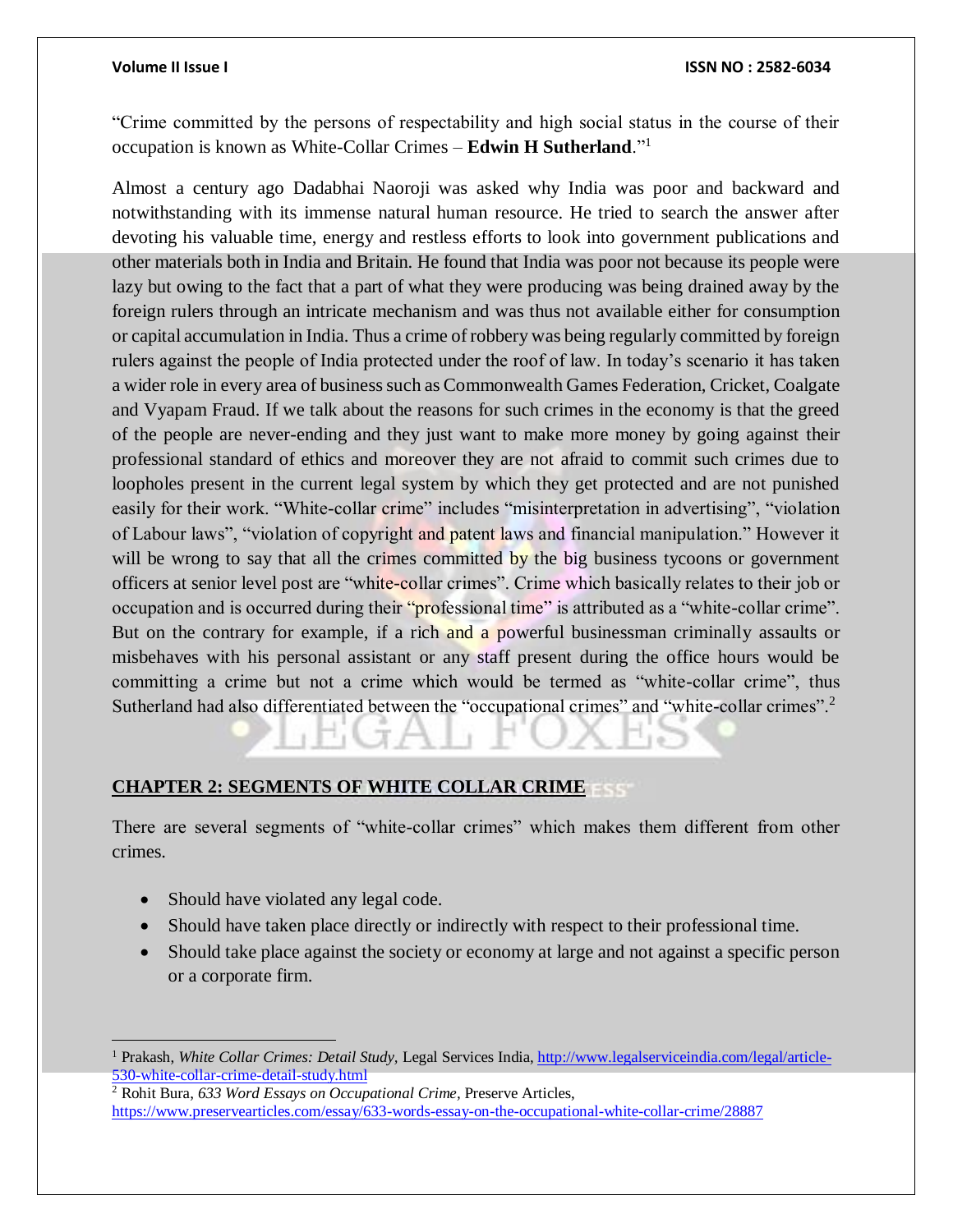### **Volume II Issue I ISSN NO : 2582-6034**

- As such crimes are against the society or an economy at large, therefore there are negative effects of such crimes and are very serious in nature as they cause economic loss to the society.
- Earlier it was misunderstood by various definitions that a person with "high social status" who is committing a crime would be considered as "white-collar criminal", but now it can be seen that any individual/person would be described as an "occupational offender" if he/she has committed the crime in the course of their professional time irrespective of their status and class in the society.
- It aims at gaining money.
- Person committing a "white-collar crime" doesn't regard himself/herself as a "criminal in the society" as he/she is not afraid of getting prosecuted due to loopholes in the current legal system. The person regards himself/herself as a "lawbreaker whose act has no victim".

# **CHAPTER 3: CLASSIFICATION OF WHITE COLLAR CRIMES**

The various types of "white-collar crimes" include:-

- Cyber Crimes
- Bank Fraud
- Bribery
- Forgery
- Copyright Infringement
- Insider Trading
- Money Laundering
- Tax Evasion
- Cellular Fraud

# **OUR MISSION YOUR SUCCESS'**

at foxt

**White-Collar Crimes in Legal Profession:** As nowadays we see commercial relationships between the corporates, insurance and banking agencies, the need of legal professionals and counsels have also increased in the society. There are various complexities in such relationships which now have given birth to the next class of advocates who in the "name of providing justice" are now abating the wrong and thereby pursuing their own narrow interest" in such relationships by not following the proper code of conduct. Such professionals also forgot the professional ethics which they should follow in serving the society and instead of that they help "big business tycoons" and "senior level politicians" in hiding their crimes and help them to grow richer. Such advocates can be seen following unethical practices like "fabricating false evidence", "engaging professional witnesses", thereby "violating ethical standards of legal profession and dilatory tactics in agreement with the ministerial staff of the courts."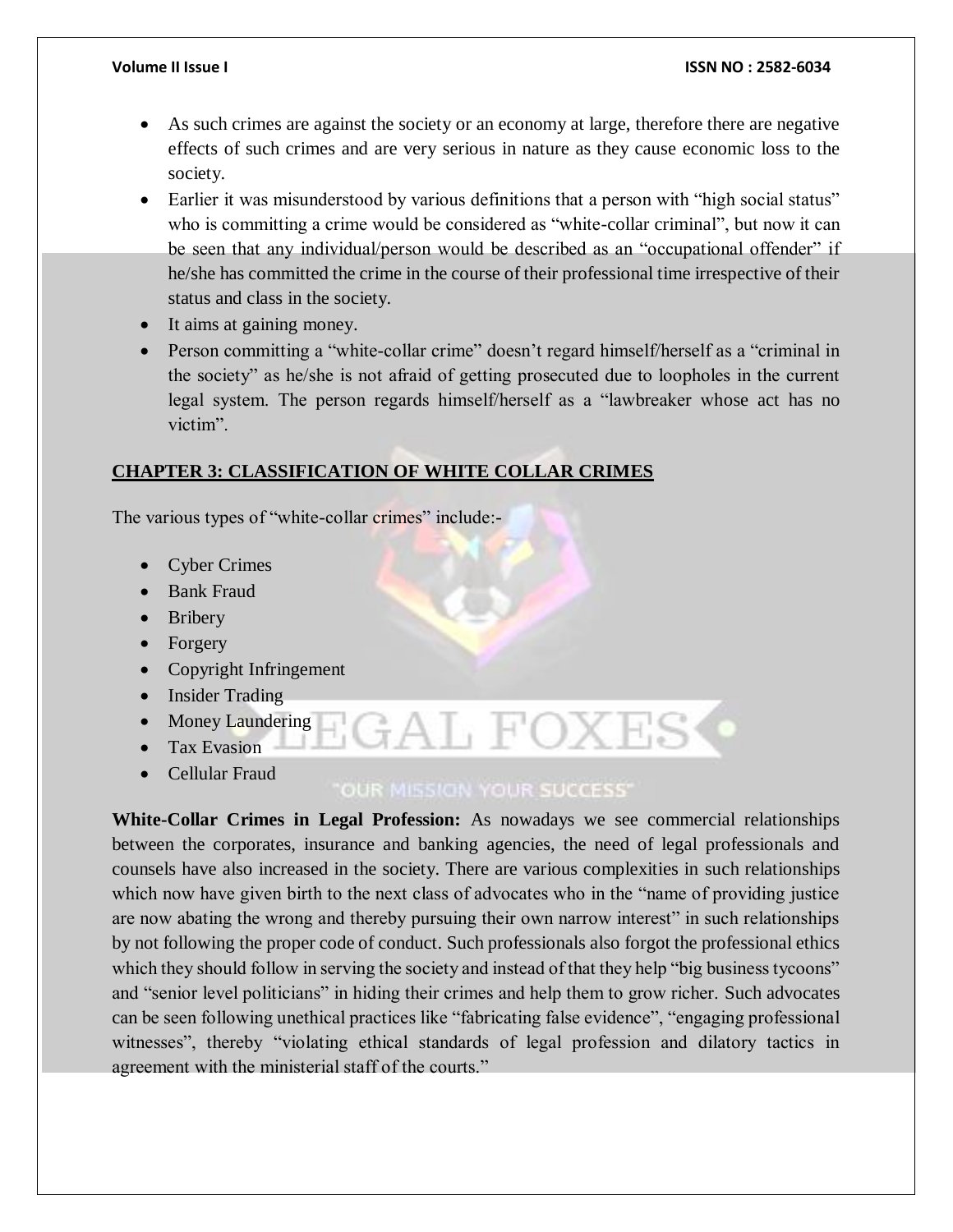**White-Collar Crimes in Engineering:** Today engineers are also involved in "white-collar crimes". There have been cases where the engineers were seen passing the substandard and low level contracts and materials to make more profit from the contract and assignment as they have high profit margin while passing a substandard or low level materials in any contract and less margin of profit in passing of standardized or high level materials in any contract, thereby risking the lives of people in the society just to make more illegal profits. World's best example is the collapsing of the foot-over Bridge 12 days before the opening of the Commonwealth Games in the year 2010.

**White-Collar Crimes in Medical Profession:** "White-Collar Crimes" have now touched the medical profession also and corrupt practices by medical professionals are very common in today's time. In India if we talk about, there have been instances where medical professionals were found in corrupt practices of issuing "fake certificates", "selling out samples of medicines and drugs and even adulterated drugs", "carrying out illegitimate abortions", "faking the condition of health of a patient" just to extract and gain huge amount money from them. In the very famous "Nithari Case" the peak level of brutal character was shown by the medical professionals who proved that how much they reach for making money. There have been cases where the medical professional didn't have the license to practice or was in the process of getting the license but still he/she was in the profession and some cases where the doctor turns out to be a fake doctor with no degree and license to practice at all who was treating the patient. These people are not afraid of getting prosecuted or punished due to their high status contacts in the society. There have been cases of misleading and fake advertisements "claiming absolute cure is also one of the frequent malpractices being carried out in the medical profession".

**White-Collar Crimes in the Field of Education:** As we now talk about the "white-collar crimes in the field of education", the educational institution plays an important role in such types of crimes where private institutions are running their business of education and are not interested in providing any education to children thereby destroying the future of children in school and universities. Various rackets are operating in such institutions where students are given permission to appear in the examination with fake certificates by taking money from their parents in return thereby "damaging the standards of education in the society". Various government teachers and staff are found in corrupt practices of providing certificates, attendance, marks, grades in return of some amount of money and teachers of such institutions are found "ragging the students to go for private tuitions" and if the students or parents deny the same the teachers are found blackmailing them that they will destroy the future of the child.

**White-Collar Crimes in the Corporate Sector:** In today's time if we look at the statistics then we can see that only negligible percentage of "white-collar crimes" are reported or cases against such crimes are reported in day to day life. Such crimes are basically carried out by "big business tycoons", "government officials" at senior level posts and "senior level politician" who are greedy to make huge profits from scams and can cause damage to the economy and the society for their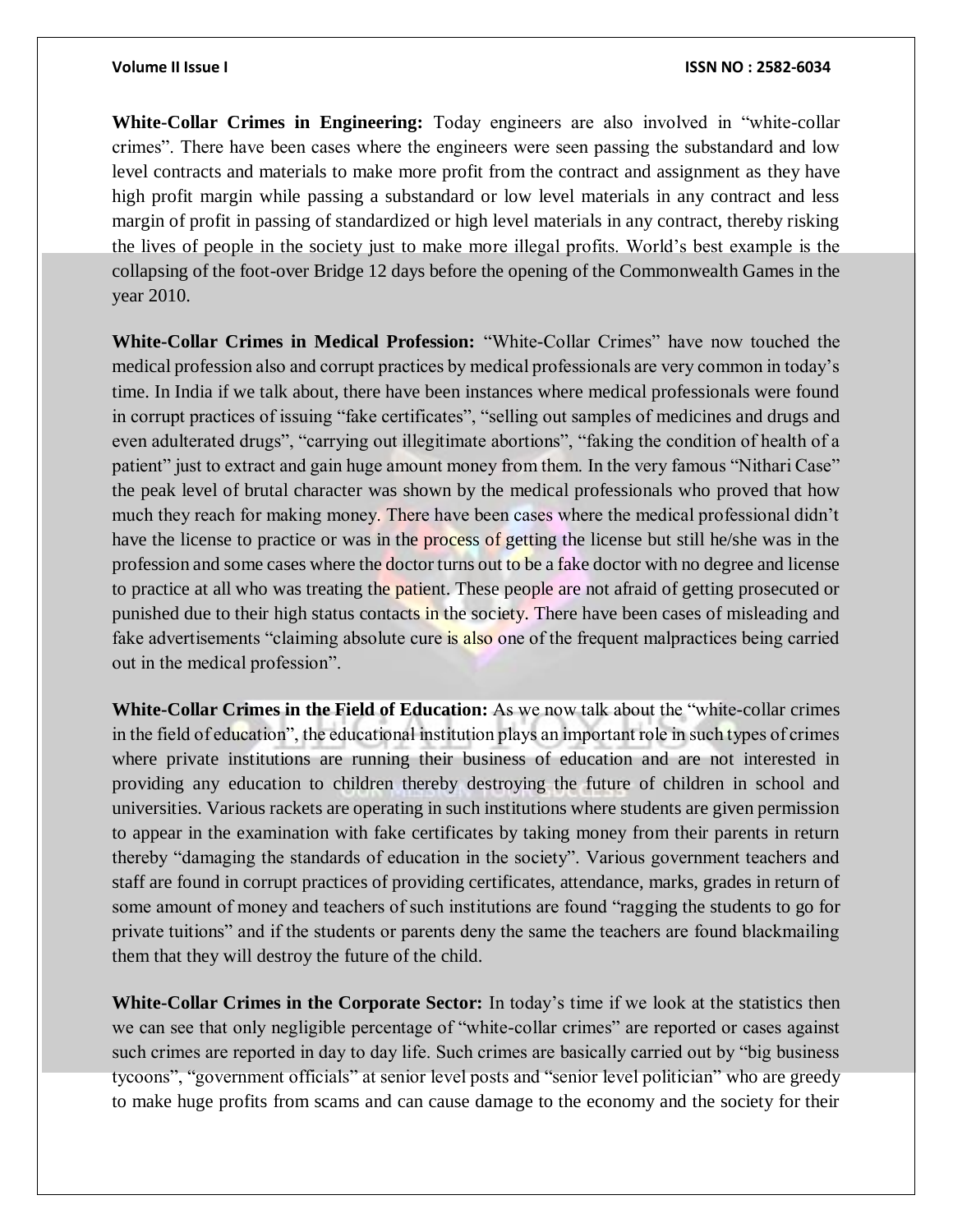l

greed. This greed makes them do nasty things which come under the focus of the media and in the major scandals during the thorough investigation. Political parties unlawful involvement are also often highlighted in various scams, so far as the "businessmen are concerned their acts of whitecollar crimes go beyond count."<sup>3</sup> Such criminals are termed as "Corporate Criminals" who are involved in "illegal contracts", "combination and conspiracies of trade restraints", "unfair labor practices", "selling adulterated foods and drugs", "bribing public officials".

**White-Collar Crimes in Universal:** When the work is totally planned and carried out in such a manner that nobody can point out the finger implies that it is a highly technological and advanced fraud which can be found out later as a bigger scam. Such scam ultimately hinders the national security of the country and causes damage to the various government policies which are further resolved in such a manner to make huge profits from them.

# **CHAPTER 4: MAJOR EFFECTS OF WHITE COLLAR CRIME**

Effect of a "white-collar crime" has a negative impact on the society or economy at large as compared to any ordinary crime. Average loss in a "white-collar crime" is very much higher than other crimes involving theft or burglary as crimes under "white-collar" mostly includes big scams by "big business tycoons and senior level politicians" who are involved in scams of thousands of crores which only affect the society, thereby disturbing the economy. As compared to ordinary crimes, "white-collar crimes" causes disturbance in the economy, hinders various governmental policies and regulations, lowers the public interest in the economy and paying taxes while ordinary crimes can only cause inconvenience to a particular individual. "Although huge numbers of whitecollar crimes are committed within the society yet only a few of the white-collar crimes offenders are prosecuted and punished." A good number of people go free without even getting prosecuted and punished due to their "high social status" and contacts among various "big and influential political parties" in the society. Such criminals have a thinking of not recognizing themselves as criminals at all as they have not harmed any particular individual and for them doing a scam of thousands of crores is a small thing. If we talk about the legislations and legislative bodies to stop such corrupt practices then such legislations and bodies are not capable enough to tackle such practices as many officials in such bodies are corrupt who are also involved in big scams by playing some minor role for some amount of commission and if anyone tries to amend such legislations by bringing up some strict punishments and penalties then he/she is stopped by the "big influential politicians".

# **CHAPTER 5: SOCIAL RESPONSE & CRITICISM TOWARDS WHITE COLLAR CRIMES**

<sup>&</sup>lt;sup>3</sup> Dr. Gyanendra Kumar Sahu, *White Collar Crimes: A Legal Challenge On Indian Corporate System, IJCR, August,* 2015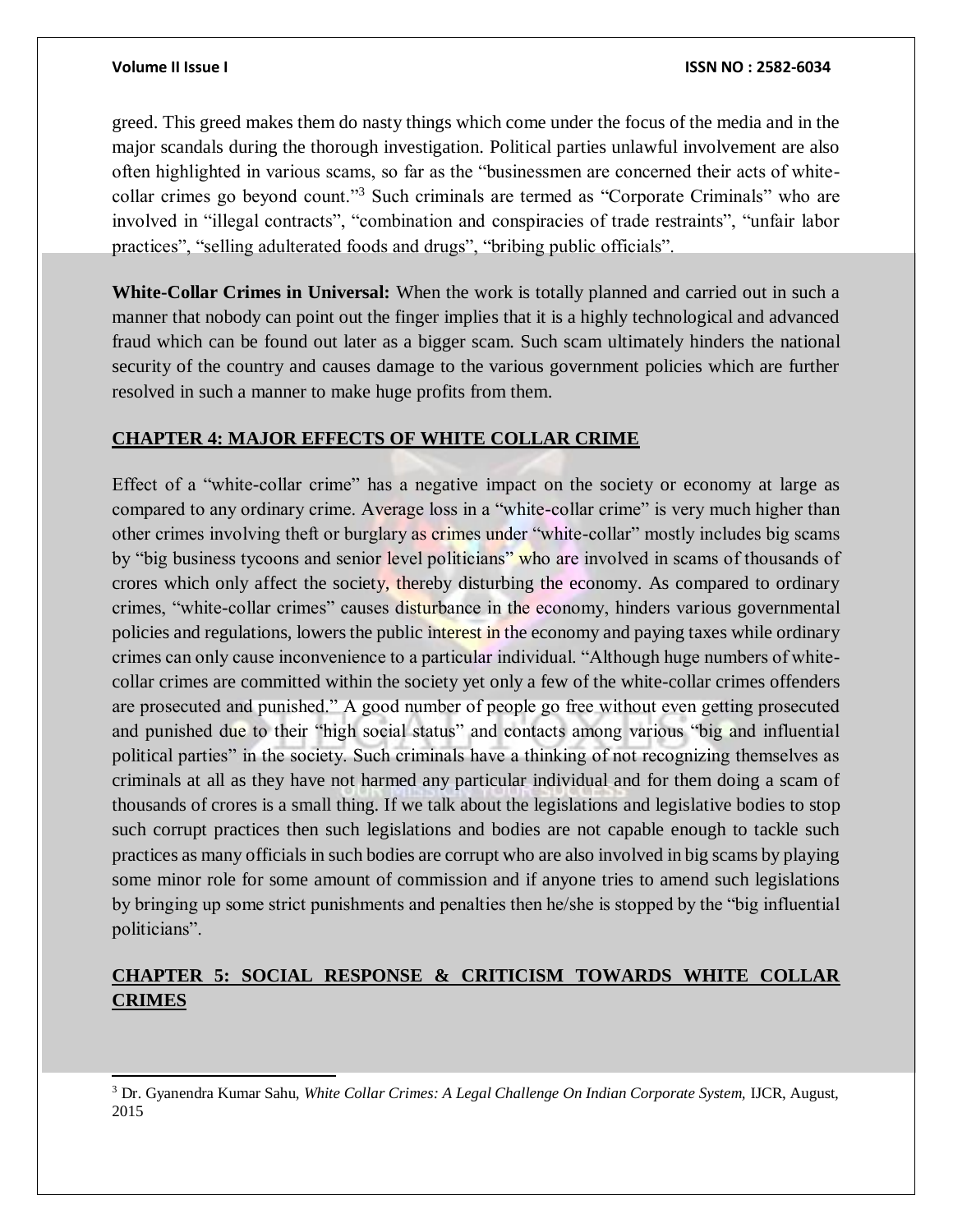### **SOCIAL RESPONSE:**

Why is there a difference between the social response in a "white-collar crime" and "other crime"?

There is a difference between the social response in a "white-collar crime" when compared with the other crimes because the laws violated in a "white-collar crime" are not mentioned in a "particular code as a bulk" and moreover scams done by "big business tycoons and senior level politicians" are sometimes not brought up by the legislative bodies and such crimes goes unnoticed whereas other crimes are mentioned in the criminal and civil codes which have a greater social response. "Sutherland offers three explanations for laying emphasis on administrative rather than judicial agencies, the status of the given occupation, the general trend away from punishment, and the relative lack of resentment of the public against white-collar crimes".

### **CRITICISM:**

l

Why the label of criminal status is applied only to "conventional offenders" and not to "whitecollar offenders"?

The label of criminal status is applied only to "conventional offenders" and not to "white-collar" offenders" because scams and crimes in white collar are not at all easy to detect. Various legislative bodies are not able to bring up case and are insufficient in collecting the evidence to prove a crime to be a "white-collar crime" and moreover many government officials in such bodies are corrupted and are payed heavy commissions so that they do not bring up the case, thereby it becomes difficult to prove the case and the offenders are set free without any punishment and sometimes without any prosecution too and sometimes "because of the general repute of their occupation" The judges who deal with such cases lives in fear that if they will prosecute or will give punishment to such offenders then "senior level politicians" can harm their image and post and moreover it is mostly observed in our society that "white-collar crimes" are only committed by an individual of "high status in the society" and such individuals are "free of criminality" and crime committed by an individual of "lower status in the society" can be termed as a criminal but in real any crime can be committed by any individual of any class of the society. A lower class individual can also commit a "white-collar crime" and an individual of "high class status" can commit a conventional crime in the society.<sup>4</sup>

# **CHAPTER 6: LAWS AGAINST THE WHITE-COLLAR CRIMES**

There are various acts and legislations in India to control socio-economic offences. To name a few, "The Income Tax Act 1961", "The Customs Act 1962", "The Essential Commodities Act 1955", "The Industrial (Development and Regulation) Act 1951", "The Import and Exports (Control) Act

<sup>4</sup> Rohit Bura, *220 Words Essay on Societal Reaction,* Preserve Articles, [https://www.preservearticles.com/essay/220](https://www.preservearticles.com/essay/220-words-essay-on-the-societal-reaction/28898) [words-essay-on-the-societal-reaction/28898](https://www.preservearticles.com/essay/220-words-essay-on-the-societal-reaction/28898)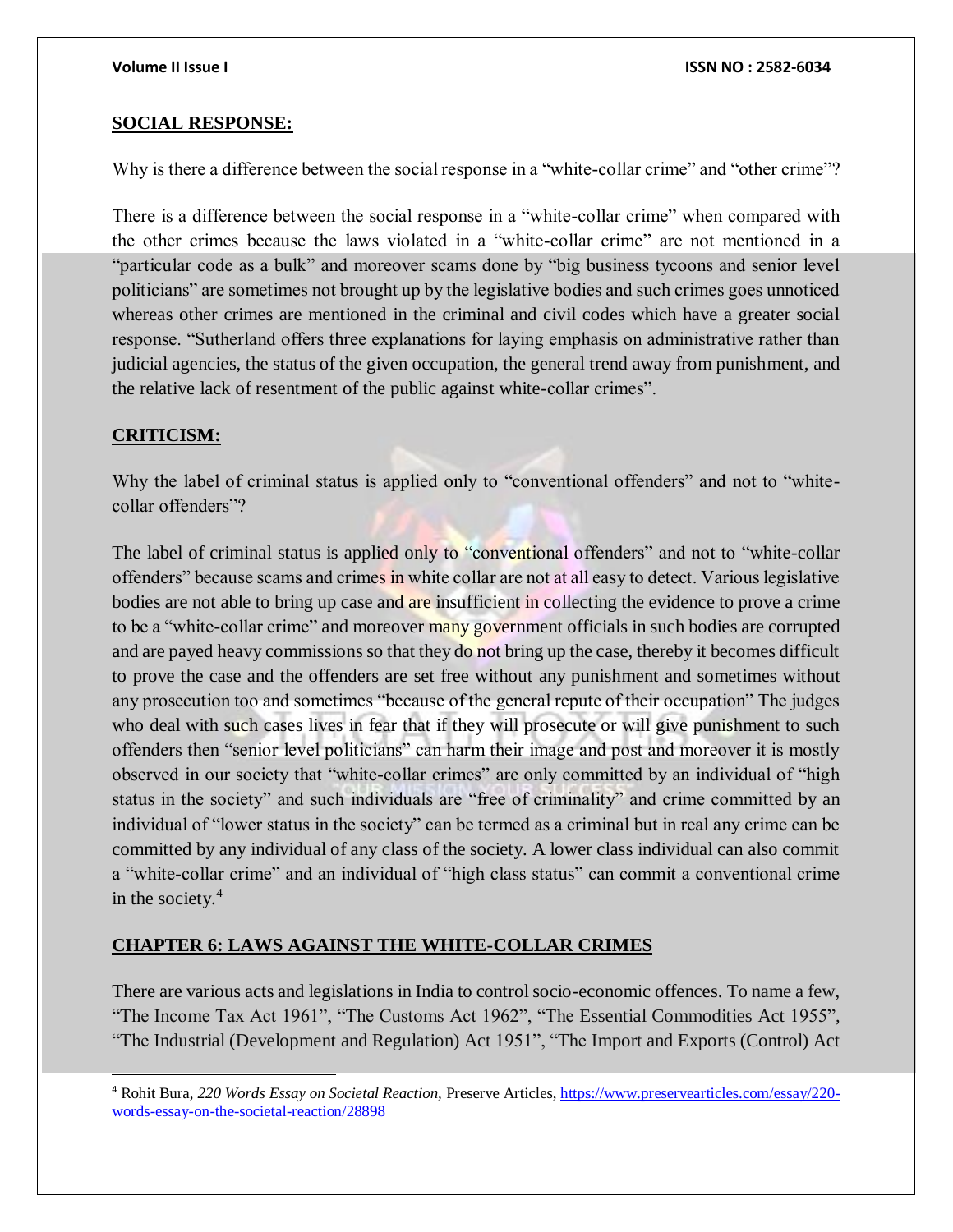1947", "The Foreign Exchange (Regulation) Act 1973", "Companies Act 2013", "Prevention of Money Laundering Act 2002", "The Indian Penal Code 1860", "The Information and Technology Act 2000", "The SEBI Act 1992", "The Prevention of Corruption Act 1988." For checking cybercrime IT ACT was formed. Agencies like "CBI", "Income Tax", "RBI" and "Lokayukta" are present to keep a check on the "white-collar crimes". Reserve Bank of India has been consistently working to eradicate the white-collar crimes (banking frauds, insurance frauds) from society. A new concept of "KYC i.e Know Your Customer" which was initiated by the RBI to vanish "whitecollar crimes" is also having a positive development. From 1992 SEBI is playing a major role in controlling such offenses. It has laid strict rules and regulations with regards to white-collar crimes and has imposed strict and heavy penalties on such wrongdoers.<sup>5</sup>

**The offence of "tax evasion is punishable under Chapter XXII"<sup>6</sup> .** If an individual "fails to fulfil the necessity of filing the income tax returns" as laid down under "Section 139 (1) of the Income Tax Act, 1961," then a "fine of rupees 5,000 or more could be imposed".<sup>7</sup>

**Giving false information under form 26AS**: Under "Section 203AA of the income Tax Act, 1961 one is required to fill in Form 26AS." "Any wrong information would lead to severe punishment so it is necessary to look into the information which has been provided. Similarly, the person would be punished even if he/she has provided wrong information regarding income, expenses or investment".

**Punishment for not paying self-assessment tax**: If an individual fails to pay, either the entire sum or partial sum, self-assessment tax then under "Section 140A (1) of the Income Tax Act, 1961" then that "person would be considered as a defaulter". If the person does not provide a justified reason for the delay in payment, the assessing officer under "Section 221(1) of the Income Tax Act, 1961 may impose a penalty."

| <b>SECTIONS</b>  | <b>OFFENCE</b>                                                |
|------------------|---------------------------------------------------------------|
| 168              | Public Servant Unlawfully Engaging in Trade                   |
| 169              | Public Servant Unlawfully Buying or Bidding For Property      |
| 171 <sub>B</sub> | <b>Bribery</b>                                                |
| 171C, 171D       | Undue Influence at Elections, Personation at Elections        |
| 171E             | <b>Punishment For Bribery</b>                                 |
| 171F             | Punishment For Undue Influence or Personation at an Election. |
| 171H             | Illegal Payments in Connection with an Election.              |
| 274              | <b>Adulteration of Drugs</b>                                  |
| 403              | <b>Dishonest Misappropriation of Property</b>                 |

Some of the sections of the "Indian Penal Code, 1860" formed against "white-collar crimes" are:

 $\overline{a}$ 

<sup>5</sup> B&B Associates, *White Collar Crimes: A Detailed Analysis,* B&B Associates LLP (Jul. 20, 2020), <https://bnblegal.com/article/white-collar-crimes-a-detailed-analysis/>

<sup>6</sup> The Income Tax Act, 1961, No. 43, Acts of Parliament 1961 (India)

<sup>7</sup> *Tax Evasion Through Foreign Assets To Be A Criminal Offence,* The ET, March 02, 2015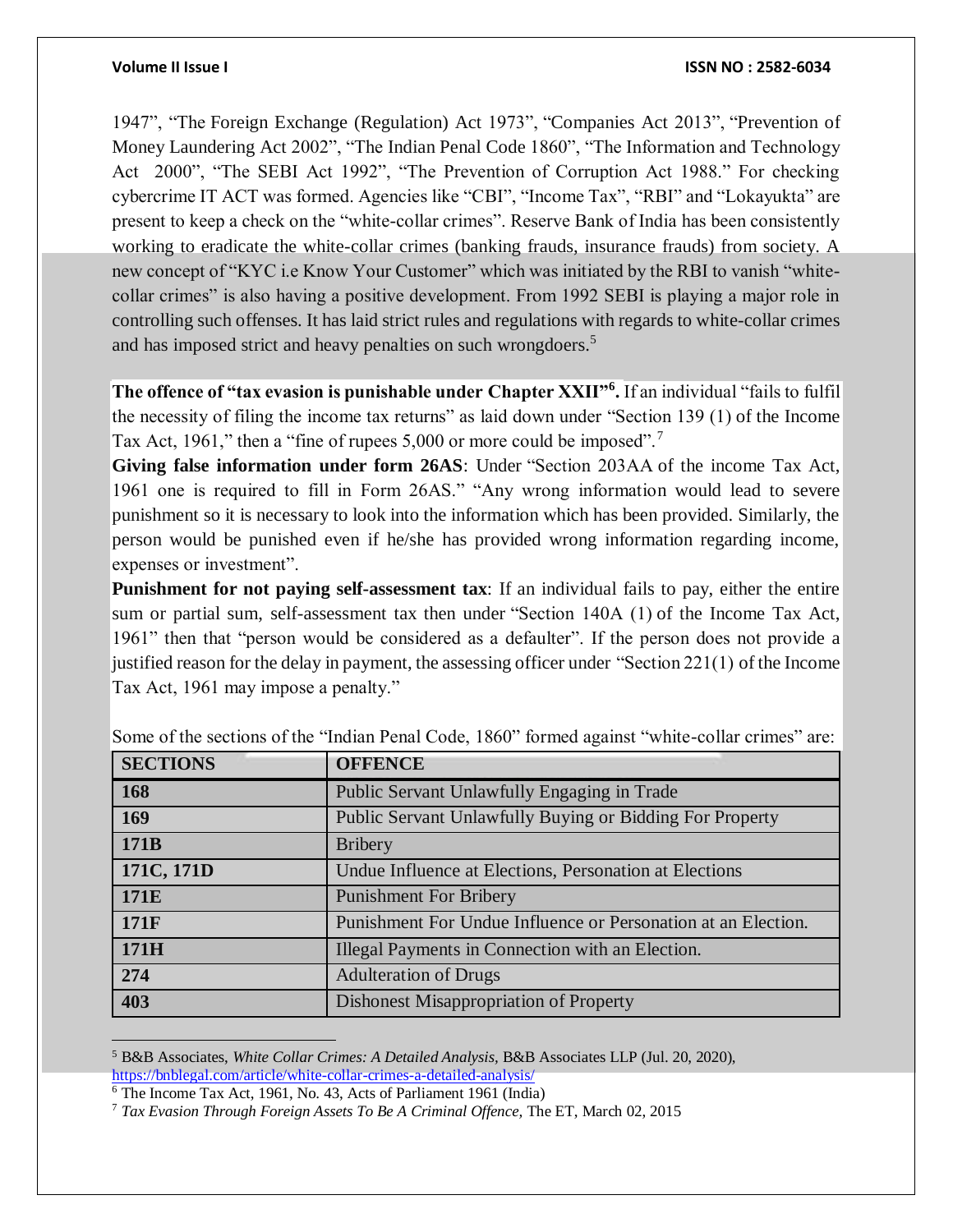| 405  | Criminal Breach of Trust   |
|------|----------------------------|
| 415  | Cheating                   |
| 463  | Forgery                    |
| 489A | Counterfeiting of Currency |

### **CHAPTER 7: SCENARIO OF SUCH CRIMES IN INDIA**

A report titled "The Changing Dynamics of White Collar Crime in India" was published in 2016 by The Business Standard stating within the 10 years, the "Central Bureau of Investigation (CBI) has found cases of corruption which were around 6,533 out of which 517 cases were registered within the past two years." As per the research done mostly trading was done by using the clone Pan Cards which amounts to 4,000 crores. Moreover the report also shows that because of stealing of card details of around 3.2 million people from the "YES Bank ATMs", people suffered losses which were "administered by Hitachi Payment Services".<sup>8</sup> There was also a rapid increase in the online cases which amounts to 999 being registered only in Maharashtra.

### **CHAPTER 8: LANDMARK WHITE COLLAR CRIME CASES**

- **Harshad Mehta Securities Scam<sup>9</sup> :** The story of white-collar crimes in India started way back in 1988 and has been on a big rise since then. The Harshad Mehta's case could be a perfect example to get the "pump-and-dump" scheme under "white-collar crimes". He was known as the "Sultan of the Dalal Street". Harshad Mehta basically manipulated the prices of the stock by unnatural pumping of cash in the stock exchange which would give a serious rise in the price of the share for his illegal gains and profits. The stock exchange had experienced a huge crash when this scam was exposed and the stock market faced a loss of "Rs. 0.1 million per day". After this scam only the SEBI had passed various guidelines related to purchase and sale of securities in the market and to regulate and control the stock market.
- **Punjab National Bank Fraud<sup>10</sup>:** The accused (Nirav Modi) was a diamantine and an elite jewelry designer. It is said that Nirav Modi and some other corporate entities linked to him colluded with its officials to get Guarantees or Letter of Undertaking (LOU) to assist fund buyers credit from other overseas or international banks/ financial institutions. "After making necessary investigation into the case, it was found that two officials of the bank had fraudulently issued LOUs to the said firms without following the due procedure. This Letter of Undertakings was then transferred across the SWIFT messaging system, relying

 $\overline{a}$ 

<sup>8</sup> Aayushi Swaroop, *White Collar Crimes In India,* IPleaders,(Jul.31, 2019)[, https://blog.ipleaders.in/white-collar](https://blog.ipleaders.in/white-collar-crimes/)[crimes/](https://blog.ipleaders.in/white-collar-crimes/)

<sup>&</sup>lt;sup>9</sup> Harshad s. Mehta & Ors. v. the state of Maharashtra, (1996) appeal (Crl.) 319-320 (06/09/2011) (India)

<sup>10</sup> Punjab National Bank v. M/s Stellar Diamonds, (2018) OA no.119 (India)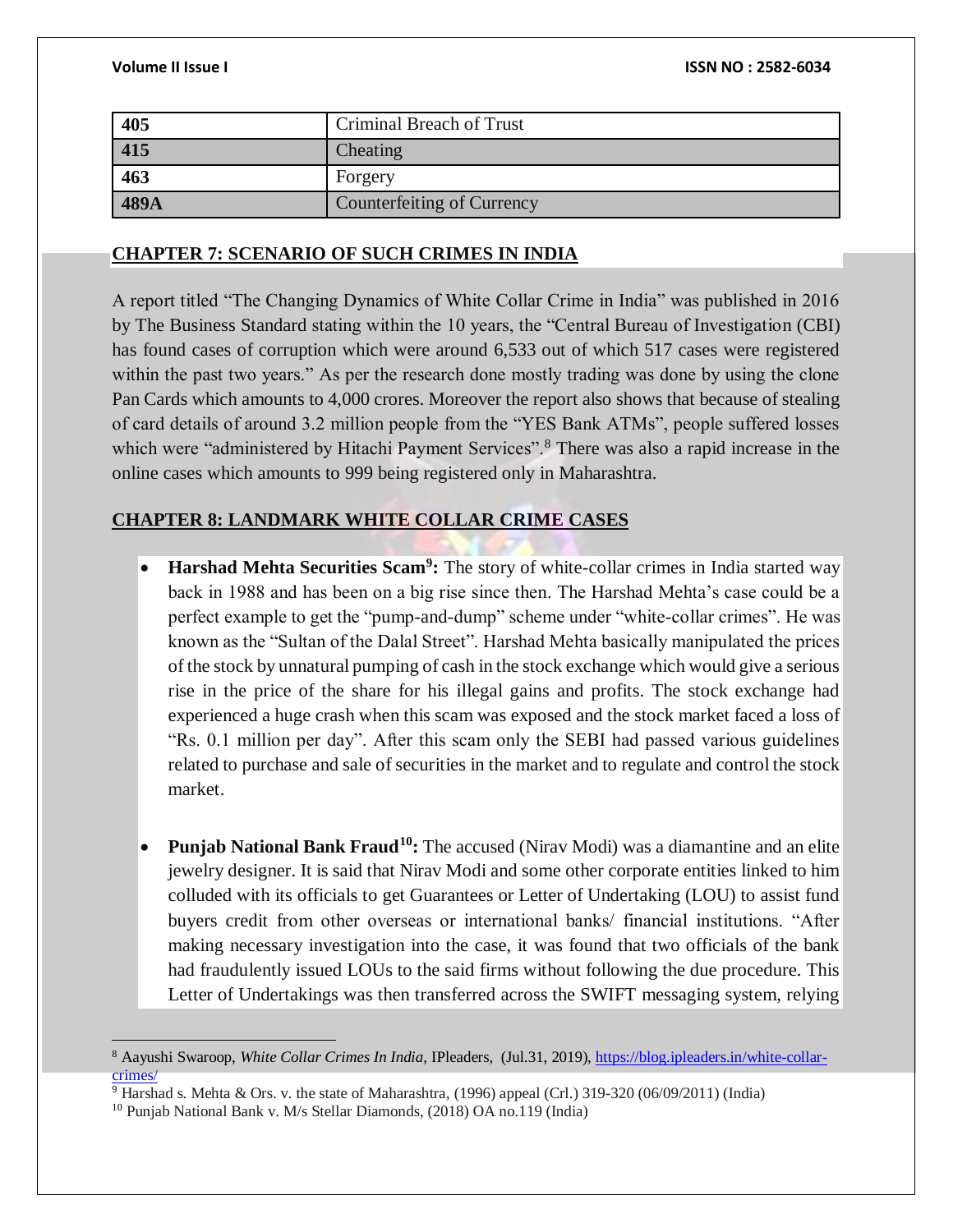on which the credit was offered to the said companies. PNB had already issued the stock exchange a report of the fraud and had gone through a \$1.8 billion fraud, one of the biggest corrupt acts of such kind to be detected in the Indian Banking Sector, to date."

 **Saradha Chit Fund Case:** Major financial scam and alleged political scandal caused by the collapse of Ponzi scheme known as the Saradha Group financial Scandal run by the Saradha Group, a consortium of 200 private companies that were believed to be running collective investment schemes popularly and wrongly referred to as Chit Fund. "This group collected around ₹200 to ₹300 billion from over 1.7 million depositors, promising a multiplied hefty sum in return in the form of cash or real estate and other assets. At least 10 Saradha group entities were alleged for committing fraud through public money-pooling activities. Amidst continuing public protest against the group's alleged fraudulent activities, SEBI barred Saradha Realty India and its managing director Sudipta Sen from the securities market till it winds up all the Collective Investment Schemes (CIS) and makes the refund, as the same amounts to CIS Violation. The central government through income tax department and Enforcement Directorate launched a multi-agency probe to investigate the Saradha Scam and similar Ponzi scheme. Later, in May 2014 Supreme Court of India, alleging possible international money laundering, severe regulatory failures an alleged political nexus, referred this case to CBI, India's federal investigation agency".<sup>11</sup>

### **CHAPTER 9: CONCLUSION**

l

Most Indian Companies are functioning on old patterns and procedures, and are ill prepared to fight the fraud and corruption and that's why they have to be trained and concentrate on the fraudulent investigatory measures and appoint the fraud investigators or forensic investigators in their companies or as a part of the risk management teams. Huge investments are planned to improve the infrastructure which go unutilized appropriately since the greed of the people is never satisfied. The foreign direct investment flow has increased over the years as a result of liberalization and the sudden gush in the economy has also resulted in the individual's greed which ultimately leads to corruption. Several cases have been seen where "senior level politicians" and "big business tycoons" who are given respect by the people had compromised their professional work ethics just for some money or we can say huge amounts of money and were involved in big scams. If we look at the statistics then Indian Companies which amount to about 78% have stated that they are "highly/moderately vulnerable to corruption". "White-Collar Crimes" have adverse negative effects on the society at large and the country as a whole which ultimately destroys the economy and people's interest in investing and paying taxes. These are spread in various sectors such as "corporate industries", "educational sectors", "medical profession" etc. Certain laws are

<sup>11</sup> Ayushi Pandit, *Top White Collar Crime Cases,* Lego Desk (Jan. 18, 2020[\) https://legodesk.com/legopedia/white](https://legodesk.com/legopedia/white-collar-crime-cases/#_ftn8)[collar-crime-cases/#\\_ftn8](https://legodesk.com/legopedia/white-collar-crime-cases/#_ftn8)